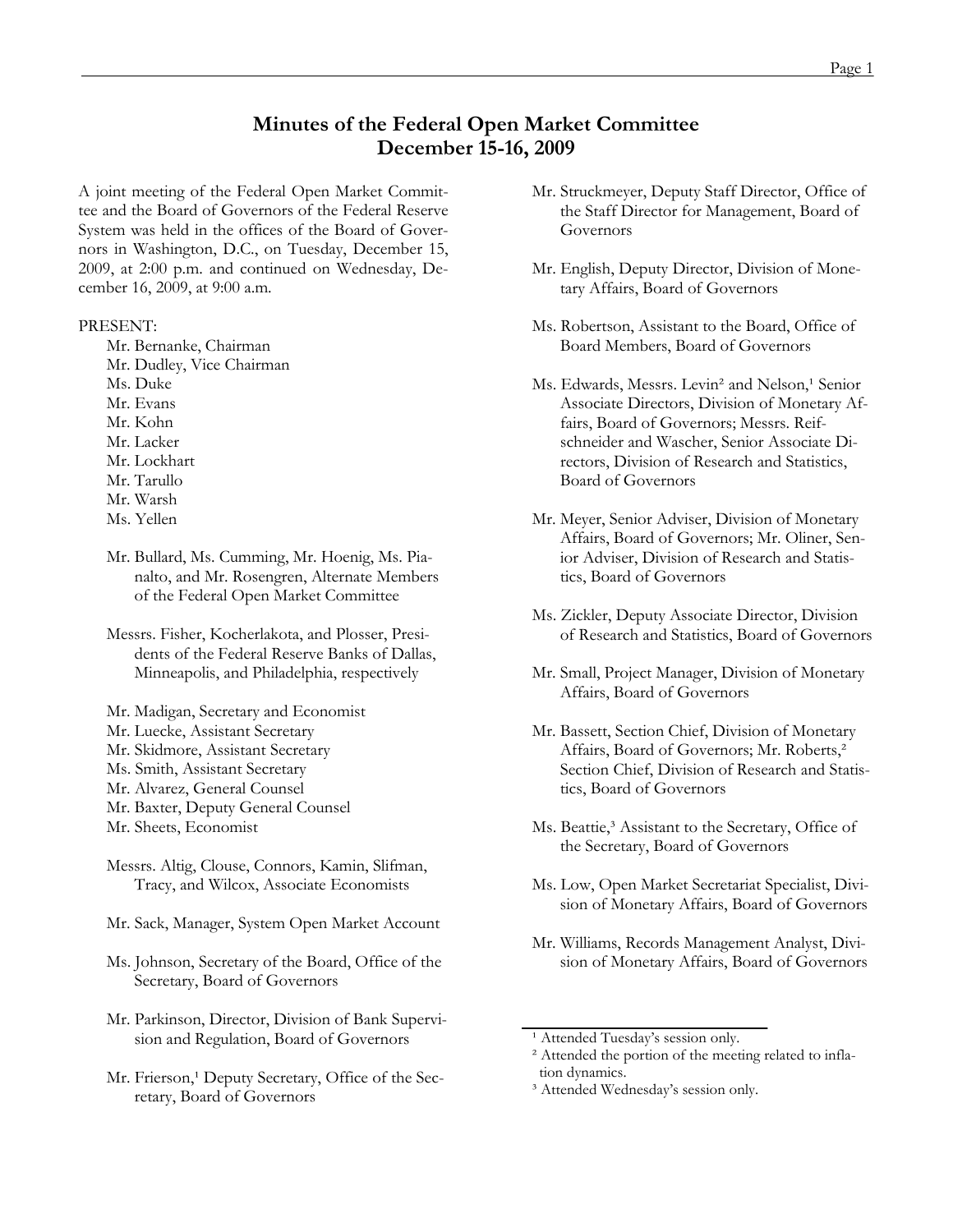Messrs. Fuhrer and Rosenblum, Executive Vice Presidents, Federal Reserve Banks of Boston and Dallas, respectively

- Mr. Krane, Ms. Mester, Messrs. Schweitzer and Waller, Senior Vice Presidents, Federal Reserve Banks of Chicago, Philadelphia, Cleveland, and St. Louis, respectively
- Mr. Weber, Senior Research Officer, Federal Reserve Bank of Minneapolis
- Messrs. Clark, Dotsey,<sup>2</sup> Fernald, Hornstein, Olivei,<sup>2</sup> and Wynne,² Vice Presidents, Federal Reserve Banks of Kansas City, Philadelphia, San Francisco, Richmond, Boston, Dallas, respectively
- Messrs. Friedman and van der Klaauw,<sup>2</sup> Assistant Vice Presidents, Federal Reserve Bank of New York
- Mr. Martinez-Garcia,² Research Economist, Federal Reserve Bank of Dallas

### **Developments in Financial Markets and the Federal Reserve's Balance Sheet**

The Manager of the System Open Market Account reported on developments in domestic and foreign financial markets since the Committee's November 3-4 meeting. Financial conditions generally had become somewhat more supportive of economic growth. There was little evidence of year-end funding pressures, although demand for Treasury bills with maturities extending just beyond year-end remained elevated. The Manager also reported on System open market operations in agency debt and agency mortgage-backed securities (MBS) during the intermeeting period. The Desk continued to gradually slow the pace of purchases of these securities in accordance with the program for asset purchases that the Committee announced at the end of its November meeting. By unanimous vote, the Committee ratified those transactions. There were no open market operations in foreign currencies for the System's account during the intermeeting period. Since the Committee met in November, the Federal Reserve's total assets were about unchanged, at nearly \$2.2 trillion, as the increase in the System's holdings of securities roughly matched a further decline in usage of

the System's credit and liquidity facilities. The Manager noted that the System's holdings of securities will tend to decline gradually after the completion of the asset purchase programs, reflecting maturing issues and prepayments on holdings of MBS. The Manager noted that the Committee would likely wish to discuss in detail its policy for reinvesting the proceeds of maturing issues and prepayments; he proposed, as an interim approach, continuing the practice of not reinvesting the proceeds of maturing agency securities or MBS prepayments. Meeting participants supported that interim approach pending further discussion at future meetings.

The staff presented another update on the continuing development of several tools that could be used to support a smooth withdrawal of policy accommodation at the appropriate time; these tools include executing reverse repurchase agreements (RRPs) on a large scale and implementing a term deposit facility (TDF). To further test its RRP capabilities, in early December, the Desk executed a few small RRPs with primary dealers, using both Treasury and agency debt as collateral. These transactions confirmed the operational capability to execute triparty RRPs on a larger scale if so directed by the Committee. The Desk was continuing to develop the capacity to conduct RRPs using agency MBS collateral and anticipated that this work would be completed by the spring. In addition, the Desk reported that it was exploring the operational issues associated with expanding potential counterparties for RRPs beyond the primary dealers. Staff also reported significant progress in developing and implementing a TDF. The staff noted that it planned to ask the Board to approve a *Federal Register* notice requesting public comments on a TDF and summarized the contents of the draft notice.

The staff also briefed the Committee on recent developments regarding various Federal Reserve liquidity and credit facilities, including the Term Auction Facility (TAF), the primary credit program, and the Term Asset-Backed Securities Loan Facility (TALF). TAF auctions continued to be undersubscribed even as the Federal Reserve progressively reduced the total amount of funding available from the TAF. With the exception of the TALF, usage of the other facilities declined further as financial market conditions continued to improve. The TALF expanded modestly, supporting issuance of asset-backed securities collateralized by consumer, small business, and student loans as well as commercial mortgage-backed securities (CMBS). Indeed, over the intermeeting period, TALF lending supported the first

<sup>&</sup>lt;sup>2</sup> Attended the portion of the meeting related to inflation dynamics.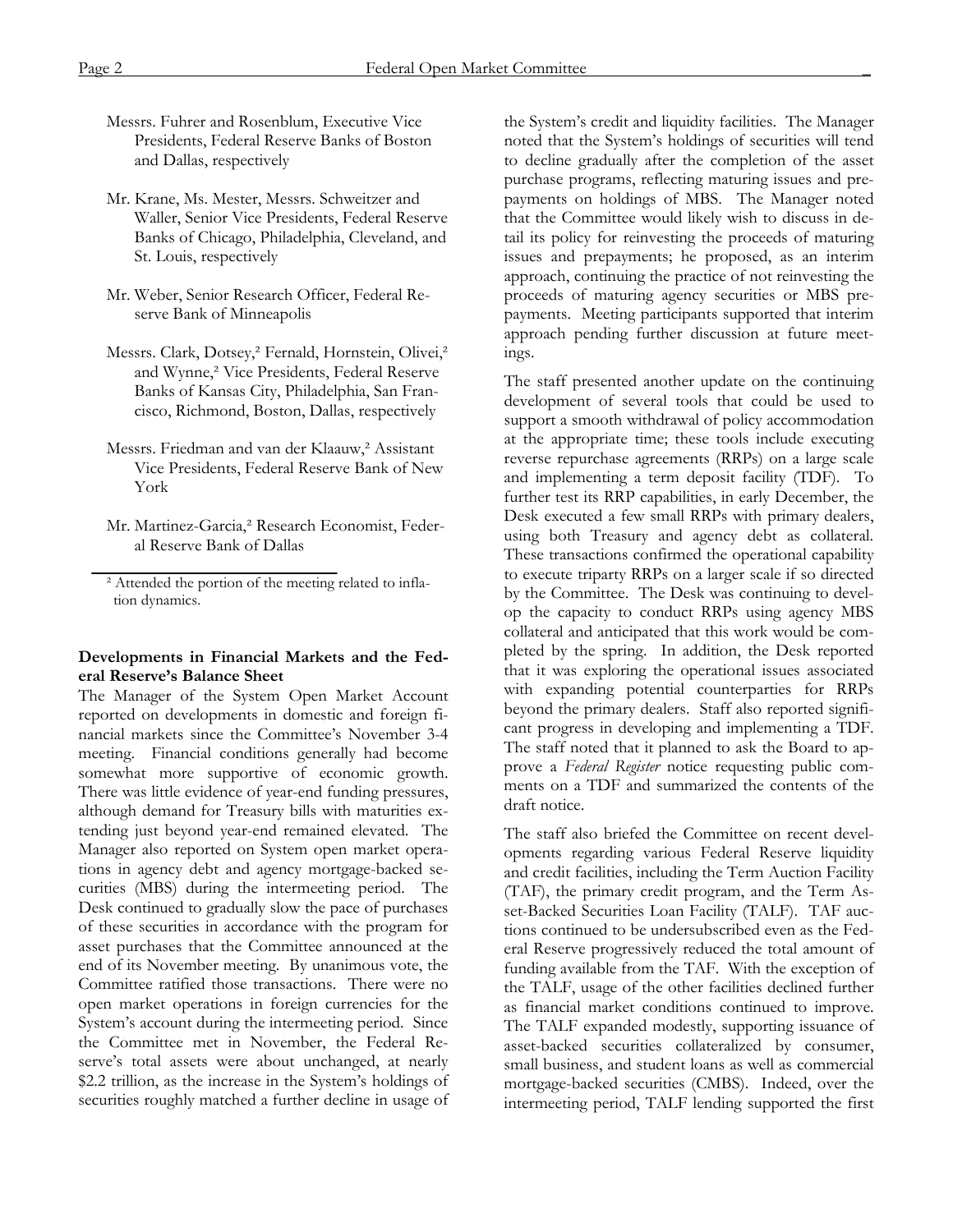new CMBS issue since June 2008. On November 17, the Board of Governors announced a reduction in the maximum maturity of loans available under the discount window's primary credit program from 90 days to 28 days, effective January 14, 2010. Participants agreed it would be useful to consider further steps the Federal Reserve might take to move toward normalization of its lending facilities at upcoming meetings, when the Committee plans to discuss alternative approaches to implementing monetary policy in the longer-run.

# **Staff Review of the Economic Situation**

The information reviewed at the December 15-16 meeting suggested that the recovery in economic activity was gaining momentum. The pace of job losses slowed noticeably in recent months, and total hours worked increased in November; however, the unemployment rate remained quite elevated. Industrial production sustained the broad-based expansion that began in the third quarter, but capacity utilization remained very low. Consumer spending expanded solidly in October, reflecting in part a faster pace of motor vehicle sales. Both light vehicle sales and total retail sales rose again in November. Sales of new homes increased significantly in recent months, a development that, given the slow pace of construction, reduced the inventory of unsold new homes; sales of existing homes rose strongly. Spending on equipment and software continued to stabilize, but investment in nonresidential structures declined further as conditions in nonresidential real estate markets remained poor. Both imports and exports continued to recover from their depressed levels of earlier this year, and the U.S. trade deficit in September and October was wider than in earlier months. Although a jump in energy prices pushed up headline inflation somewhat, core consumer price inflation remained subdued.

Data received over the intermeeting period suggested that the pace of job loss slowed considerably in recent months relative to the steep declines that occurred in the first half of the year. The average decline in private payrolls in October and November was much smaller than in the third quarter; that recent improvement was widespread across industries. The length of the average workweek for production and nonsupervisory workers increased in November; moreover, aggregate hours worked registered the first substantial increase since the recession began. The unemployment rate dropped in November but remained quite high, while the labor force participation rate continued to decrease. The four-week moving average of initial claims for unemployment benefits declined somewhat through early

December. Continuing claims for unemployment insurance through regular state programs also moved down, but the average length of spells of unemployment continued to increase.

After expanding briskly in the third quarter, industrial production increased further in October and November. The gains continued to be fairly broad based, and were particularly strong for consumer durables and materials. Business surveys suggested that factory output would advance further in the coming months. Capacity utilization rose again in November, but remained at a very low level by historical standards.

Real personal consumption expenditures increased at a solid pace in October, with broad-based advances in both goods and services. The data for nominal retail sales in November showed continued widespread improvement, particularly at general merchandise stores, electronics and appliance stores, and nonstore retailers. Outlays for motor vehicles bounced back in October after a slump in September that followed the end of the "cash-for-clunkers" program in August. Sales of new light vehicles increased again in November. Real disposable personal income rose in October, reflecting modest gains in nominal labor income; moreover, the increase in real after-tax income during the spring and summer was revised up. The latest readings from indexes of consumer sentiment remained within the relatively low range that prevailed over the previous six months, apparently still weighed down by weak labor market conditions and prior declines in household net worth.

Housing construction held fairly steady in recent months, while demand for housing continued to firm. Single-family housing starts remained roughly flat from June to November at levels only modestly above those reported earlier in the year. In the much smaller multifamily sector, where tight credit conditions persisted and vacancies stayed elevated, the average pace of starts in October and November decreased somewhat from the already very low rate in the third quarter. In contrast, sales of existing single-family homes increased significantly again in October. Sales of new homes also rose in October after two months of little change. With sales continuing to outpace construction, the inventory of unsold new homes declined to its lowest level in three years. The recent increases in sales likely reflected improved fundamentals: The average interest rate on 30-year conforming fixed-rate mortgages declined to less than 5 percent, and surveys suggested that households now expected home prices to be fairly stable over the next year. Although some house price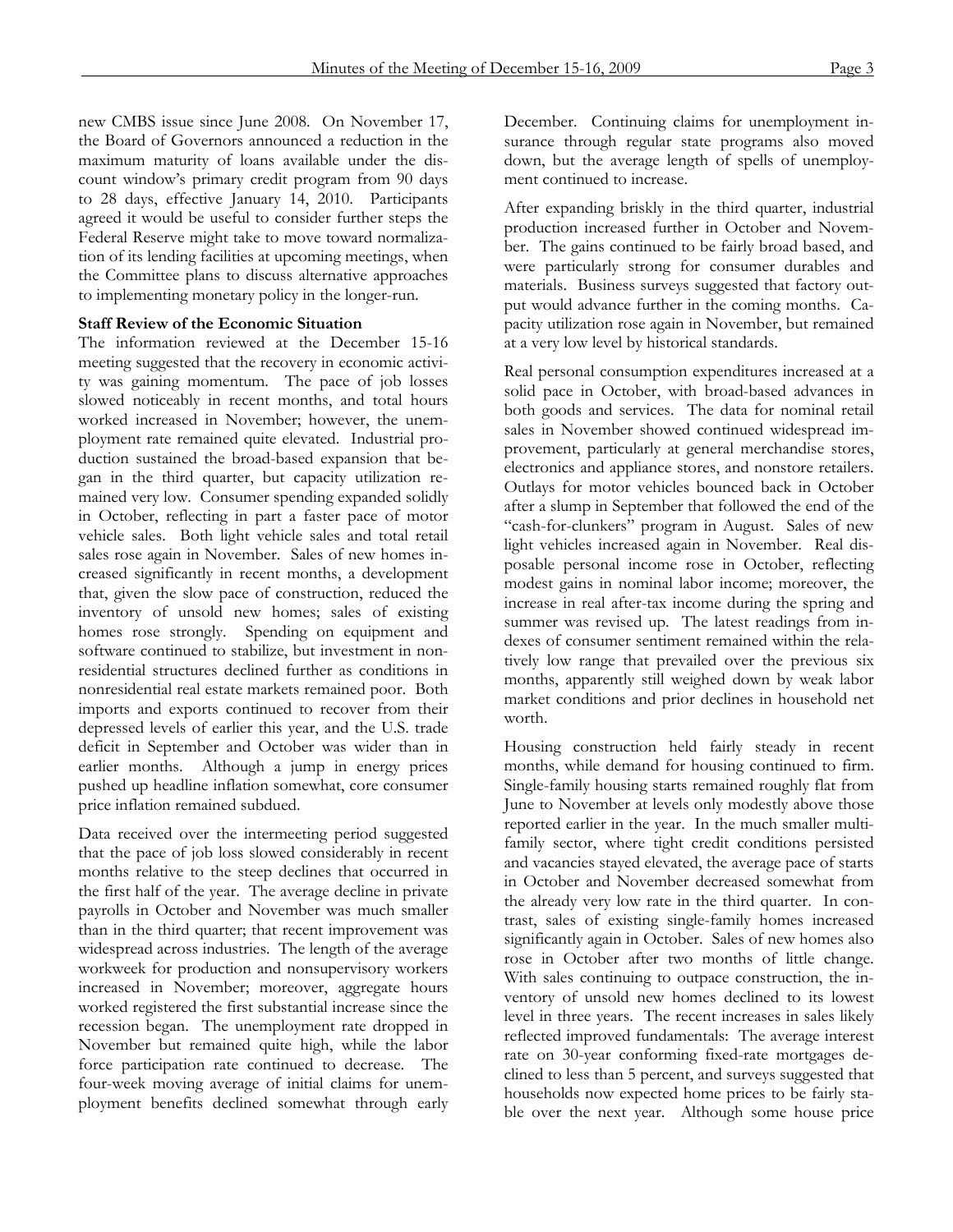indexes declined a little in September and October, they remained above the troughs reached last spring.

Real spending on equipment and software was estimated to have risen slightly in the third quarter after falling sharply for more than a year. Increased outlays for transportation equipment and high-tech goods accounted for the stabilization. Outside of those sectors, spending declined a bit further in the third quarter, although not as steeply as it had earlier in the year. Shipments of transportation and high-tech equipment remained strong in October, but shipments of nondefense capital goods excluding those categories declined, and new orders fell sharply across a range of products. Business purchases of motor vehicles rose significantly again in November. Moreover, monthly surveys of business conditions, sentiment, and capital spending plans pointed to a moderate rise in business spending going forward. In contrast, conditions in the nonresidential construction sector generally remained quite poor. For instance, real outlays on structures outside of the drilling and mining sector plunged in the third quarter. Also in the third quarter, vacancy rates on nonresidential properties rose further, and property prices continued to fall amid difficult financing conditions. The book value of manufacturing and trade inventories excluding motor vehicles and parts increased in October for the first time in more than a year, even as the ratio of such inventories to sales declined further. Capital markets continued to become somewhat more supportive of business investment over the intermeeting period. In contrast, available data indicated that banks continued to raise spreads on business loans.

The U.S. international trade deficit was somewhat wider in September and October than in previous months. Exports of goods and services increased sharply, and the gains were broadly distributed across most major categories of exports. After surging in September, imports flattened out in October, although the slowing almost entirely reflected reduced oil purchases. Most other categories of imports, including automotive goods, industrial supplies other than oil and gold, consumer goods, and capital goods, posted solid increases in the past two months.

The most recent data from the advanced foreign economies suggested that they continue to emerge from their deep recessions. Real gross domestic product (GDP) rose in the third quarter in Japan, the euro area, and Canada, and the pace of contraction in the United Kingdom moderated substantially. The limited data relating to the fourth quarter suggested that economic activity advanced in all of those economies. Surveys of purchasing managers and indicators of business and consumer confidence generally improved further. Data for October indicated that trade volumes continued to rise in each of these economies, retail sales increased in the United Kingdom and stopped declining in the euro area, housing starts climbed in Canada, and industrial production increased in Japan for the eighth consecutive month. Third-quarter real GDP growth was surprisingly strong in several emerging market economies, most notably Mexico and India. In emerging Asia and in Latin America, indicators suggested that economic activity was expanding somewhat less rapidly, but still briskly, in the fourth quarter. Price pressures remained subdued in most of the advanced foreign economies, although headline inflation generally moved up. Headline inflation also increased in emerging Asia, generally from low levels, but declined further in Latin America, likely in part because of the recent appreciation of several Latin American currencies.

In the United States, the latest data indicated that total consumer price inflation turned up in recent months, while core consumer price inflation remained subdued. The higher readings on headline consumer price inflation were the result of a rebound in energy prices. Core consumer prices increased modestly in October and were unchanged in November. Median year-ahead inflation expectations in the Reuters/University of Michigan Survey of Consumers declined in early December, and the same survey's measure of longer-term inflation expectations moved down to the lower end of the narrow range that prevailed over the previous few years. Revised data showed solid increases in hourly compensation in the second and third quarters, along with quite rapid productivity growth and a further decline in unit labor costs. Average hourly earnings of production and nonsupervisory workers increased modestly, on average, in October and November.

#### **Staff Review of the Financial Situation**

Market participants largely anticipated the decisions by the Federal Open Market Committee (FOMC) at the November meeting to keep the target range for the federal funds rate unchanged and to retain the "extended period" language in the accompanying statement. However, market participants took note of the Committee's explicit enumeration of the factors that were expected to continue to warrant this policy stance, and Eurodollar futures rates fell a bit on the release. In contrast, the announcement that the Federal Reserve would purchase only about \$175 billion of agency debt securities had not been generally anticipated. Spreads on those securities widened a few basis points follow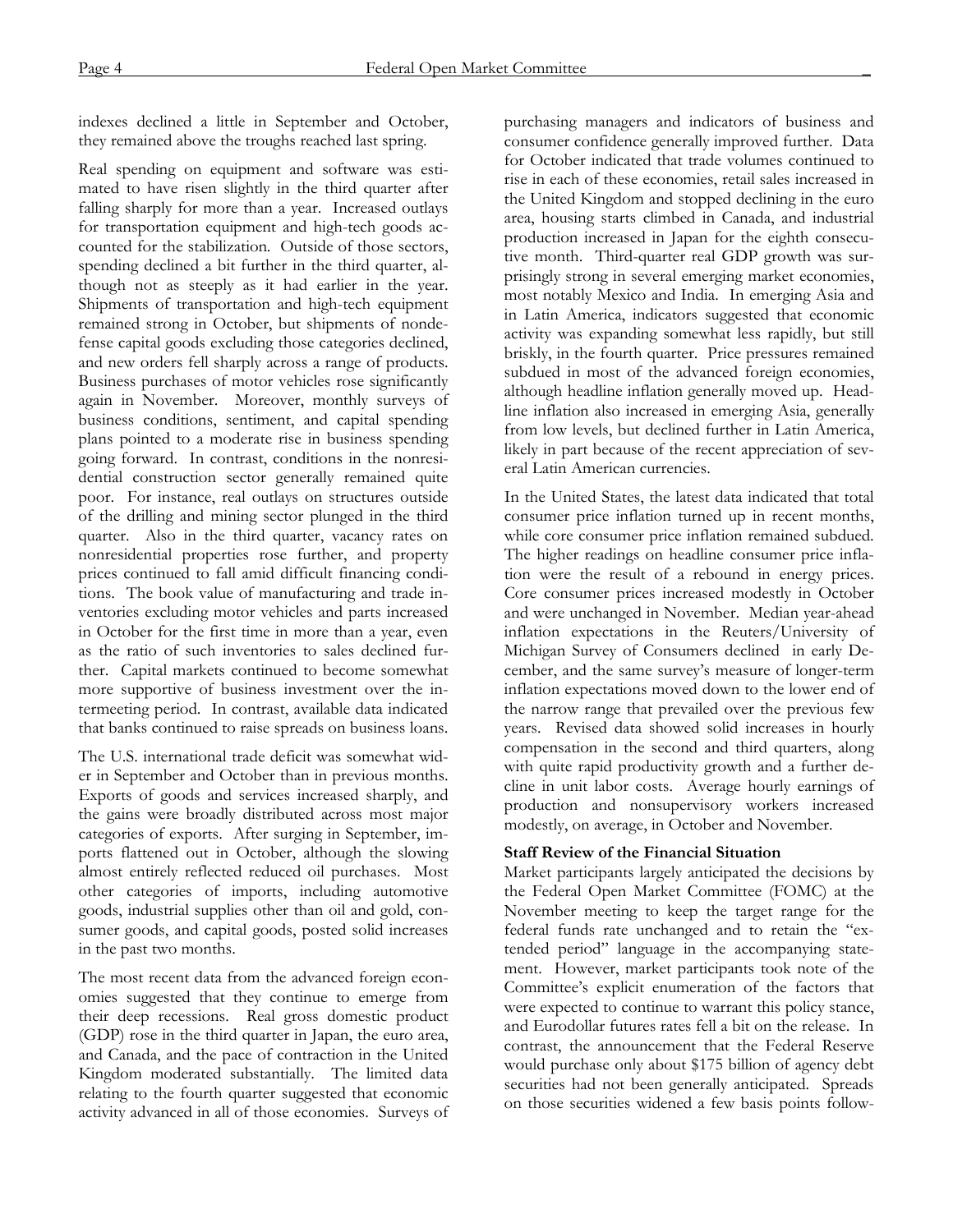ing the release, but declined, on net, over the intermeeting period. Incoming economic data, while somewhat better than expected, seemed to have little net effect on interest rate expectations. Indeed, the expected path of the federal funds rate shifted down somewhat over the intermeeting period. Consistent with the decrease in short-term interest rates, yields on 2-year nominal offthe-run Treasury securities declined slightly, on net, over the intermeeting period. In contrast, yields on nominal 10-year Treasury securities edged higher on balance. Inflation compensation based on 5-year Treasury inflation-protected securities (TIPS) increased, apparently owing in part to an announcement by the Treasury of a smaller-than-expected amount of issuance of TIPS next year. Five-year inflation compensation five years ahead also rose, and was near the upper end of its range in recent years.

Conditions in short-term funding markets were little changed over the intermeeting period. Spreads between London interbank offered rates (Libor) and overnight index swap (OIS) rates at one- and threemonth maturities were about flat; spreads at the sixmonth maturity narrowed somewhat further but remained above pre-crisis levels. Spreads on A2/P2 rated commercial paper (CP) and AA-rated assetbacked CP remained near their lows of the past two years. Indicators of functioning in the market for nominal Treasury securities—including trading volumes and liquidity premiums for the on-the-run 10-year note were roughly stable. Liquidity conditions in the TIPS market showed further improvement. Year-end pressures in short-term funding markets, including the CP and bank funding markets, remained modest. However, high demand for Treasury bills maturing just past December 31 drove yields on such issues to zero in some recent auctions.

Over the intermeeting period, broad stock price indexes increased further. The rise in share prices likely reflected the improvement in the economic outlook and strong third-quarter earnings, which led analysts to mark up their estimates of future earnings. The gains were widespread across industry sectors. However, financial stocks significantly underperformed the market, as investors continued to express concerns about the future profitability of the banking industry. Option-implied volatility on the S&P 500 index declined. The spread between an estimate of the expected real return on equity over the next 10 years and an estimate of the real 10-year Treasury yield—a rough gauge of the equity risk premium—remained about unchanged at a relatively high level. Yields on investment- and

speculative-grade corporate bonds fell a little more than those on comparable-maturity nominal Treasury securities, leaving their spreads somewhat narrower. Bidasked spreads for corporate bonds—a measure of the liquidity of such instruments—were about unchanged. Prices and bid-asked spreads in the secondary market for leveraged loans also were stable over the intermeeting period. Spreads on credit default swaps (CDS) for large bank holding companies narrowed a bit.

Debt of the private domestic nonfinancial sector appeared to be declining again in the fourth quarter, as estimates suggested a further drop in household debt and a tick down in nonfinancial business debt. Consumer credit contracted for the ninth consecutive month in October, reflecting a steep decline in revolving credit that offset a small increase in nonrevolving credit. Issuance of consumer credit asset-backed securities rebounded in November from its subdued pace in October. Moreover, with support from the TALF, the first CMBS issue in nearly 18 months came to market. A few other CMBS deals were subsequently completed without support from the TALF. Business debt was held down in November by another drop in bank loans, as well as a decrease in CP outstanding, though the latter was concentrated among a few large firms. In contrast, gross issuance of investment- and speculativegrade bonds was robust in November. The federal government continued to issue debt at a brisk pace, and gross issuance of state and local government debt remained strong in November.

Commercial bank credit decreased further in November, although the pace of decline slowed relative to recent months. Commercial and industrial (C&I) loans continued to drop, likely reflecting weak demand and a continued tightening of credit terms by banks. The Survey of Terms of Business Lending conducted in November indicated that the average C&I loan rate spread over comparable-maturity market instruments rose for the fifth consecutive survey. The runoff in commercial real estate loans continued, consistent with the further weakening of fundamentals in that sector. Bank loans to households rose, reflecting a slowdown in loan sales to the housing-related governmentsponsored enterprises that resulted in a modest increase in banks' on-balance-sheet holdings of closed-end residential mortgages in November. However, home equity loans and consumer loans fell again. According to third-quarter Call Report data, unused loan commitments shrank for the seventh consecutive quarter, though the rate of decline slowed, especially for commitments to lend to businesses. The aggregate profita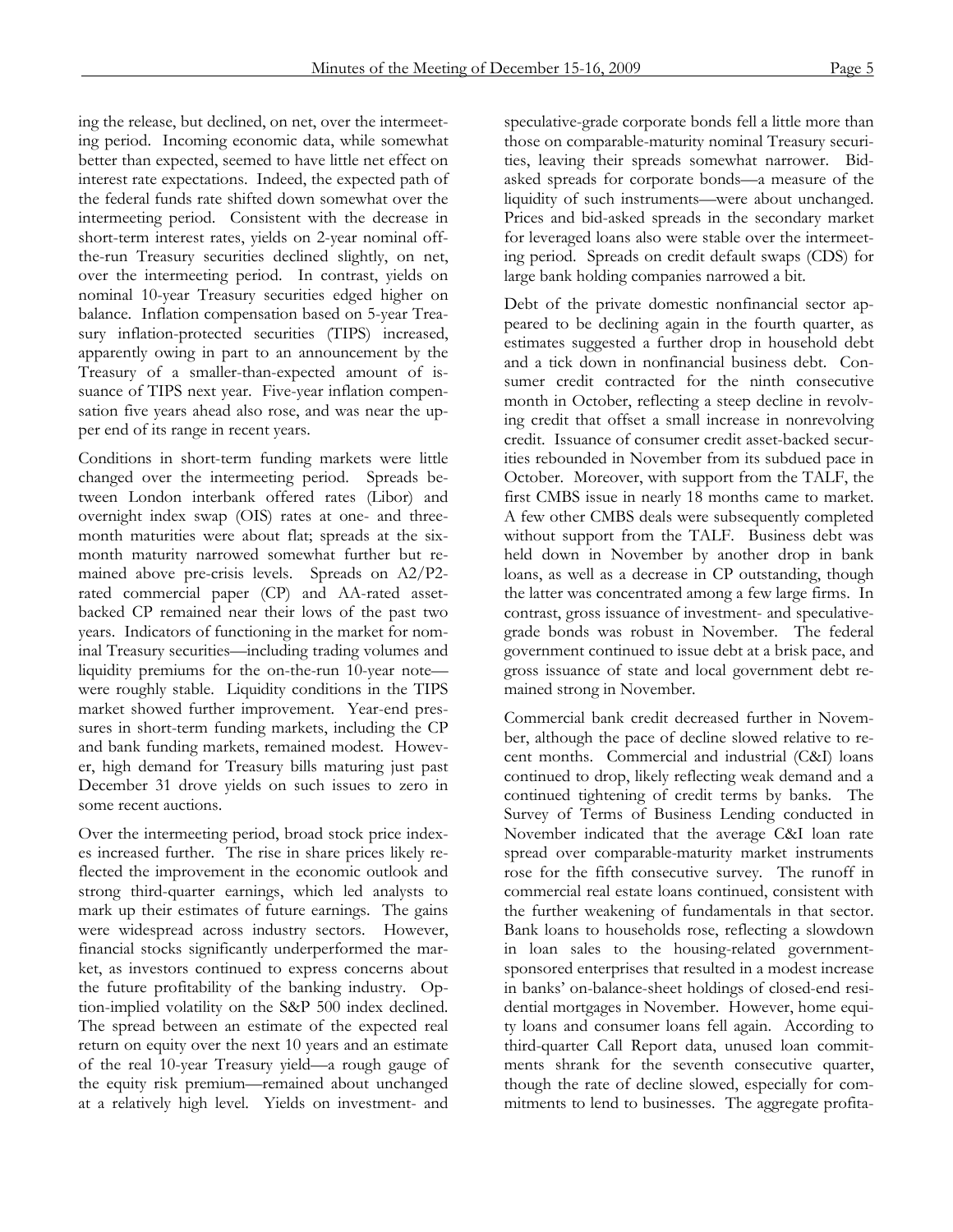bility of the banking sector turned positive in the third quarter, but most of the increase was due to strong earnings at a few large institutions. Credit quality appeared to worsen as delinquency and charge-off rates increased further for most major loan categories. Banks' regulatory capital ratios increased again as banks continued to raise equity and shrink their balance sheets.

M2 expanded at a moderate rate in November. As was the case in recent months, liquid deposits grew rapidly, while small time deposits and retail money market mutual funds contracted, albeit at slightly slower paces. Currency declined somewhat in November as foreign demand for U.S. banknotes appeared to ebb, consistent with the continued stabilization in most global financial markets.

Broad stock price indexes in major advanced foreign economies rose, although generally somewhat less than those in the United States. Stock price indexes in major emerging markets increased as well, particularly in Brazil and Mexico, amid generally rising commodity prices and a better-than-expected Mexican GDP report; Chinese stock prices also increased strongly. Long-term government bond yields declined in most advanced foreign economies, but increased in the United Kingdom. The dollar depreciated over much of the intermeeting period, but then reversed course following the release of better-than-expected U.S. data on employment and retail sales for November. On balance, the dollar ended the period up slightly against the major foreign currencies and down a little relative to the currencies of other important trading partners.

Concerns about the potential for default by some sovereign borrowers rose over the intermeeting period. News that the Dubai government had requested a standstill on debts owed by Dubai World, a government-owned corporation, temporarily roiled some financial markets. However, those pressures eased as investors concluded that Dubai World's difficulties were likely to be isolated. Subsequently, the sovereign debt rating for Greece was lowered amid long-standing concerns over its public finances and a widening of its sovereign CDS spreads.

Although the central banks of the major foreign industrial economies kept policy rates on hold, the Bank of England expanded its asset purchase program and the Bank of Japan announced a new secured lending facility. In contrast, the European Central Bank took some initial steps toward scaling back emergency lending. It announced that the one-year refinancing operation in December would be its last and that the cost of the funds provided would float with interest rates set in future refinancing operations rather than being fixed as in previous such operations.

# **Staff Economic Outlook**

In the forecast prepared for the December FOMC meeting, the staff raised its projection for average real GDP growth in the second half of 2009 somewhat, and it also modestly increased its forecast for economic growth in 2010 and 2011. Better-than-expected data on employment, consumer spending, home sales, and industrial production received during the intermeeting period pointed to a somewhat stronger increase in real GDP in the current quarter than had previously been projected. In addition, the positive signal from the incoming data, along with the sizable upward revisions to household income in earlier quarters and more supportive financial market conditions, led to small upward adjustments to projected growth in real GDP over the rest of the forecast period. The staff again anticipated that the recovery would strengthen in 2010 and 2011, supported by further improvement in financial conditions and household balance sheets, continued recovery in the housing sector, growing household and business confidence, and accommodative monetary policy, even as the impetus to real activity from fiscal policy diminished. However, the projected pace of real output growth in 2010 and 2011 was expected to exceed that of potential output by only enough to produce a very gradual reduction in economic slack.

The staff forecast for inflation was nearly unchanged. The staff interpreted the increases in prices of energy and nonmarket services that recently boosted consumer price inflation as largely transitory. Although the projected degree of slack in resource utilization over the next two years was a little lower than shown in the previous staff forecast, it was still quite substantial. Thus, the staff continued to project that core inflation would slow somewhat from its current pace over the next two years. Moreover, the staff expected that headline consumer price inflation would decline to about the same rate as core inflation in 2010 and 2011.

# **Participants' Views on Current Conditions and the Economic Outlook**

In their discussion of the economic situation and outlook, meeting participants agreed that the incoming data and information received from business contacts suggested that economic growth was strengthening in the fourth quarter, that firms were reducing payrolls at a less rapid pace, and that downside risks to the outlook for economic growth had diminished a bit further.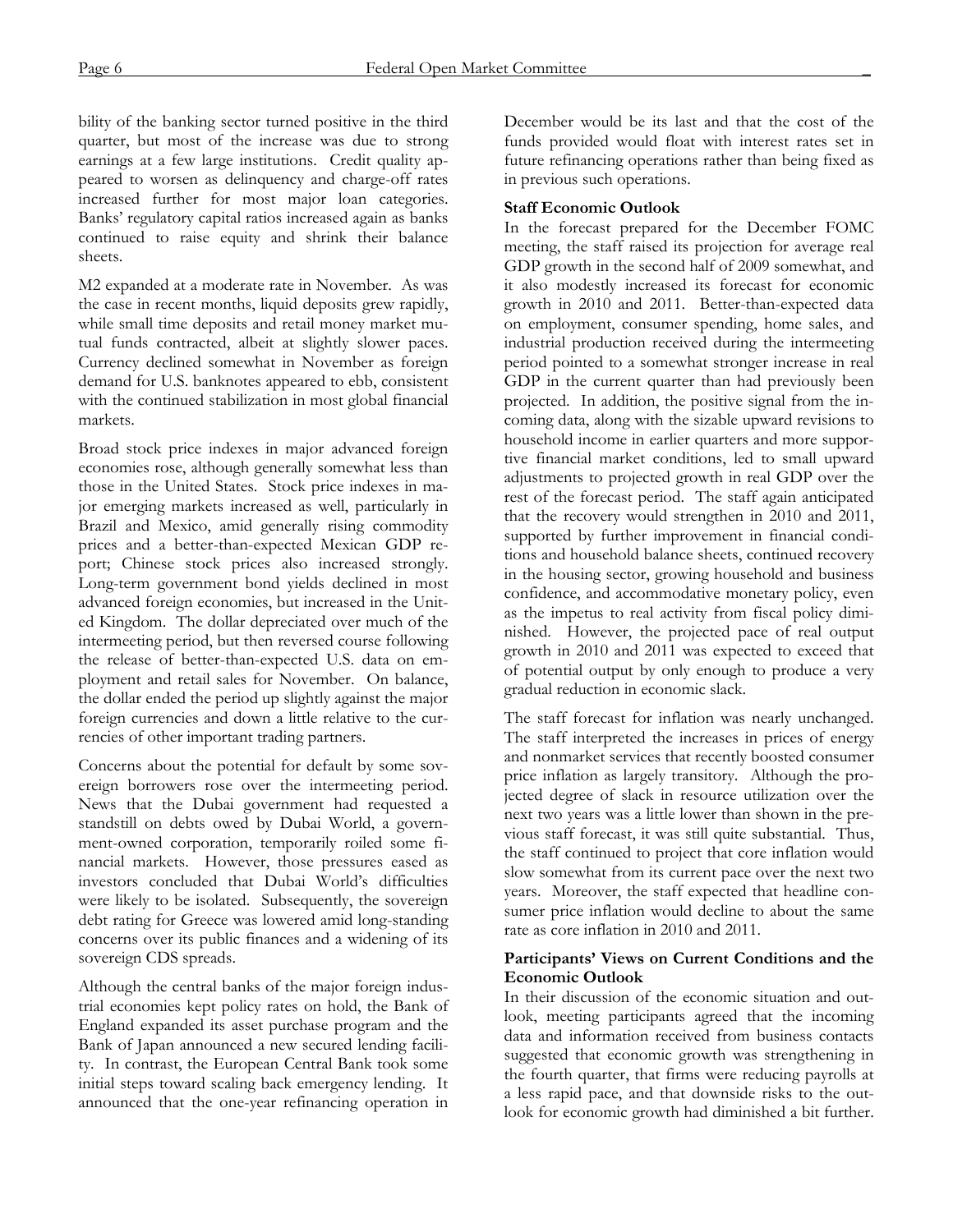Although some of the recent data had been better than anticipated, most participants saw the incoming information as broadly in line with the projections for moderate growth and subdued inflation in 2010 that they had submitted just before the Committee's November 3-4 meeting; accordingly, their views on the economic outlook had not changed appreciably. Participants expected the economic recovery to continue, but, consistent with experience following previous financial crises, most anticipated that the pickup in output and employment growth would be rather slow relative to past recoveries from deep recessions. A moderate pace of expansion would imply slow improvement in the labor market next year, with unemployment declining only gradually. Participants agreed that underlying inflation currently was subdued and was likely to remain so for some time. Some noted the risk that, over the next couple of years, inflation could edge further below the rates they judged most consistent with the Federal Reserve's dual mandate for maximum employment and price stability; others saw inflation risks as tilted toward the upside in the medium term.

A number of factors were expected to support nearterm expansion in economic activity. Consumer spending appeared to be on a moderately rising trend, reflecting gains in after-tax income and wealth this year. Recent upward revisions to official estimates of the level of household income in recent quarters gave participants somewhat greater confidence that consumer spending would continue to expand. The housing sector showed continuing signs of improvement, though housing starts had leveled out after increasing earlier in the year and activity remained quite low. Businesses seemed to be reducing the pace of inventory reductions. The outlook for growth abroad had improved since earlier in the year, auguring well for U.S. exports. In addition, financial market conditions generally had become more supportive of economic growth. While these developments were positive, participants noted several factors that likely would continue to restrain the expansion in economic activity. Business contacts again emphasized they would be cautious in adding to payrolls and capital spending, even as demand for their products increases. Conditions in the commercial real estate (CRE) sector were still deteriorating. Bank credit had contracted further, and with many banks facing continuing loan losses, tight bank credit could continue to weigh on the spending of some households and businesses. Some participants remained concerned about the economy's ability to generate a self-sustaining recovery without government support. In particular,

they noted the risk that improvements in the housing sector might be undercut next year as the Federal Reserve's purchases of MBS wind down, the homebuyer tax credits expire, and foreclosures and distress sales continue. Though the near-term outlook remains uncertain, participants generally thought the most likely outcome was that economic growth would gradually strengthen over the next two years as financial conditions improved further, leading to more-substantial increases in resource utilization.

Financial market conditions were generally regarded as having become more supportive of continued economic recovery during the intermeeting period: Equity prices rose further, private credit spreads narrowed somewhat, and financial markets generally continued to function significantly better than early in the year. Participants noted, however, that securitization markets were still substantially impaired. In general, U.S. asset values did not seem out of line with improving fundamentals. While investors evidently had become less cautious and more willing to bear risk, they appeared to be discriminating among risky assets. Banks were raising new capital and in some cases paying back funds received from the Troubled Asset Relief Program. Bank loans, however, continued to contract sharply in all categories, reflecting lack of demand, deterioration in potential borrowers' credit quality, uncertainty about the economic outlook, and banks' concerns about their own capital positions. With rising levels of nonperforming loans expected to be a continuing source of stress, and with many regional and small banks vulnerable to the deteriorating performance of CRE loans, bank lending terms and standards were seen as likely to remain tight. Participants again noted the contrast between large and small firms' access to financing. Large firms that can issue debt in the markets appeared to have relatively little difficulty obtaining credit. In contrast, smaller firms, which tend to be more dependent on commercial banks for financing, reportedly faced substantial constraints in gaining access to credit. While survey evidence suggested that small businesses considered weak demand to be a larger problem than access to credit, participants saw limited credit availability as a potential constraint on future investment and hiring by small businesses, which normally are a significant source of employment growth in recoveries.

The weakness in labor markets continued to be an important concern to meeting participants, who generally expected unemployment to remain elevated for quite some time. The unemployment rate was not the only indicator pointing to substantial slack in labor markets: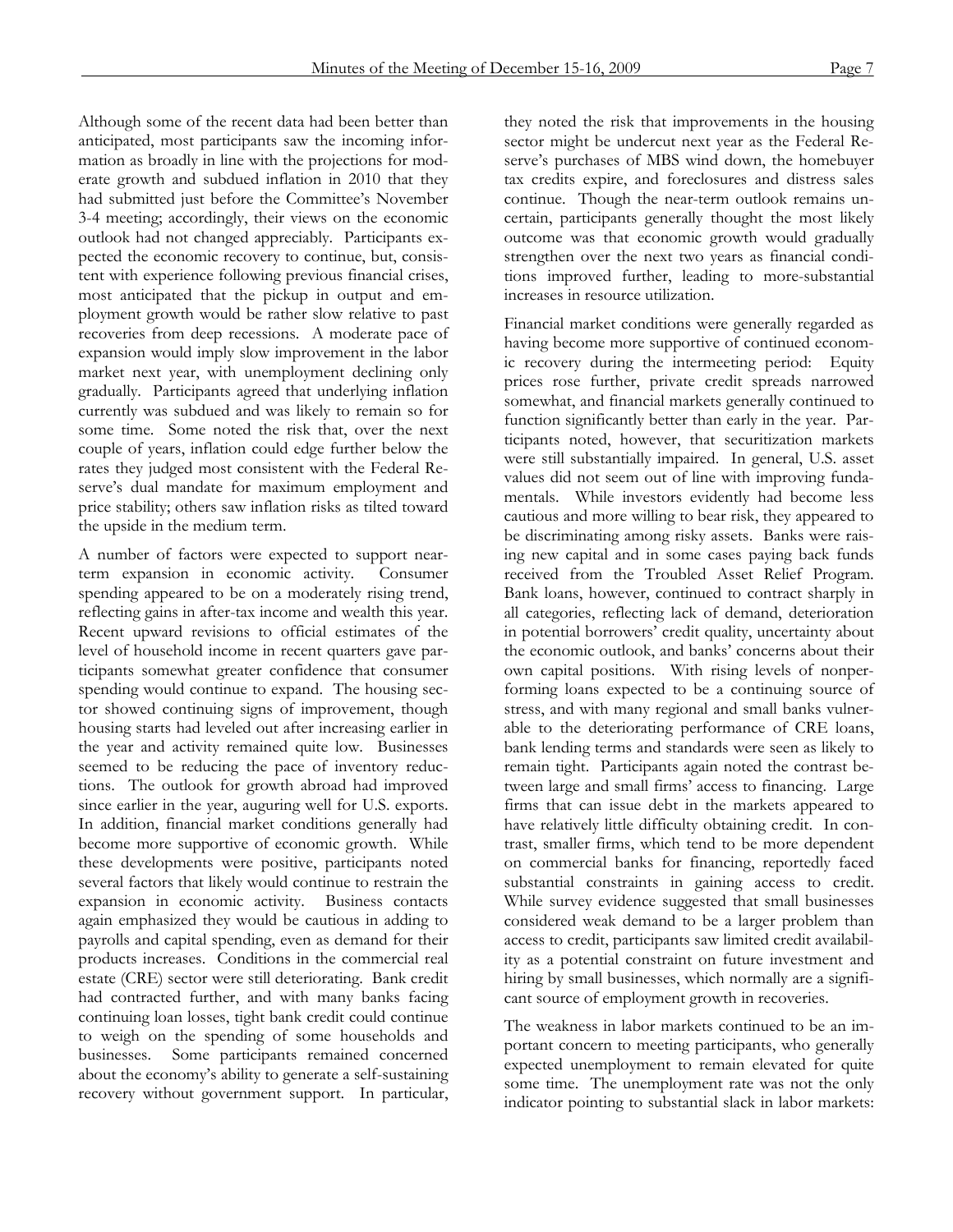The employment-to-population ratio had fallen to a 25 year low, and aggregate hours of production workers had dropped more than during the 1981-82 recession. Although the November employment report was considerably better than anticipated, several participants observed that more than one good report would be needed to provide convincing evidence of recovery in the labor market. Participants also noted that the slowing pace of employment declines mainly reflected a diminished pace of layoffs; few firms were hiring. Moreover, the unusually large fraction of those individuals with jobs who were working part time for economic reasons, as well as the uncommonly low level of the average workweek, pointed to only a gradual decline in unemployment as the economic recovery proceeded. Indeed, many business contacts again reported that they would be cautious in their hiring, saying they expected to meet any near-term increase in demand by raising their existing employees' hours and boosting productivity, thus delaying the need to add employees. The necessity of reallocating labor across sectors as the recovery proceeds, as well as the loss of skills caused by high levels of long-term unemployment and permanent separations, also could limit the pace of employment gains. Nonetheless, the reported rise in employment of temporary workers in recent months could presage a broader increase in job growth and thus was a welcome development.

The prognosis for labor markets remained an important factor in the outlook for consumer spending. Recent data on household expenditures were encouraging. Retail sales increased, spurred by price discounting. The Bureau of Economic Analysis revised up its estimates of the level of real disposable income—and thus of the personal saving rate—in the second and third quarters of this year. Those revisions, along with recent gains in equity prices, suggested a smaller probability that households would reduce spending to rebuild their savings more rapidly. However, uncertain job prospects, modest growth in real incomes, tight credit, and wealth levels that remained relatively low despite this year's rise in equity prices and stabilization in house prices were seen as likely to weigh on consumer confidence and the growth of consumer spending for some time to come. Anecdotal evidence on consumer spending in this year's holiday season was mixed.

Participants noted that firms had made substantial progress in reducing inventories toward desired levels and were cutting stocks at a slower pace than earlier in the year. This adjustment likely was making an important contribution to economic growth in the fourth quarter, and participants expected that it would do so into 2010 as well. The combination of rising consumer spending, slower destocking, and rising goods production was reflected in reports from major transportation companies that shipping volumes were up.

Investment in equipment and software appeared to have stabilized, and recent data on new orders continued to point to some pickup next year. Even so, many participants expressed the view that cautious business sentiment, together with low industrial utilization rates, was likely to keep new capital spending subdued until firms became more confident about the durability of increases in demand. Many also noted widespread reports from business contacts that uncertainties about health-care, tax, and environmental policies were adding to businesses' reluctance to commit to higher capital spending. CRE activity continued to fall markedly in most parts of the country as a result of deteriorating fundamentals, including declining occupancy and rental rates, and very tight credit conditions. Prospects for nonresidential construction remained weak.

In the residential real estate sector, home sales and construction had risen relative to the very low levels reported in the spring; moreover, house prices appeared to be stabilizing and in some areas had reportedly moved higher. Generally, the outlook was for gains in housing activity to continue. However, some participants still viewed the improved outlook as quite tentative and again pointed to potential sources of softness, including the termination next year of the temporary tax credits for homebuyers and the downward pressure that further increases in foreclosures could put on house prices. Moreover, mortgage markets could come under pressure as the Federal Reserve's agency MBS purchases wind down.

Stronger foreign economic activity, especially in the emerging market economies in Asia, as well as the partial reversal this year of the dollar's appreciation during the latter part of 2008, was providing further support to U.S. exports, including agricultural exports. Further improvements in foreign economies would likely buoy U.S. exports going forward, but import growth would also strengthen as the recovery took hold in the United States. Participants noted that any tendency for dollar depreciation to put significant upward pressure on inflation would bear close watching.

Most participants anticipated that substantial slack in labor and product markets, along with well-anchored inflation expectations, would keep inflation subdued in the near term, although they had differing views as to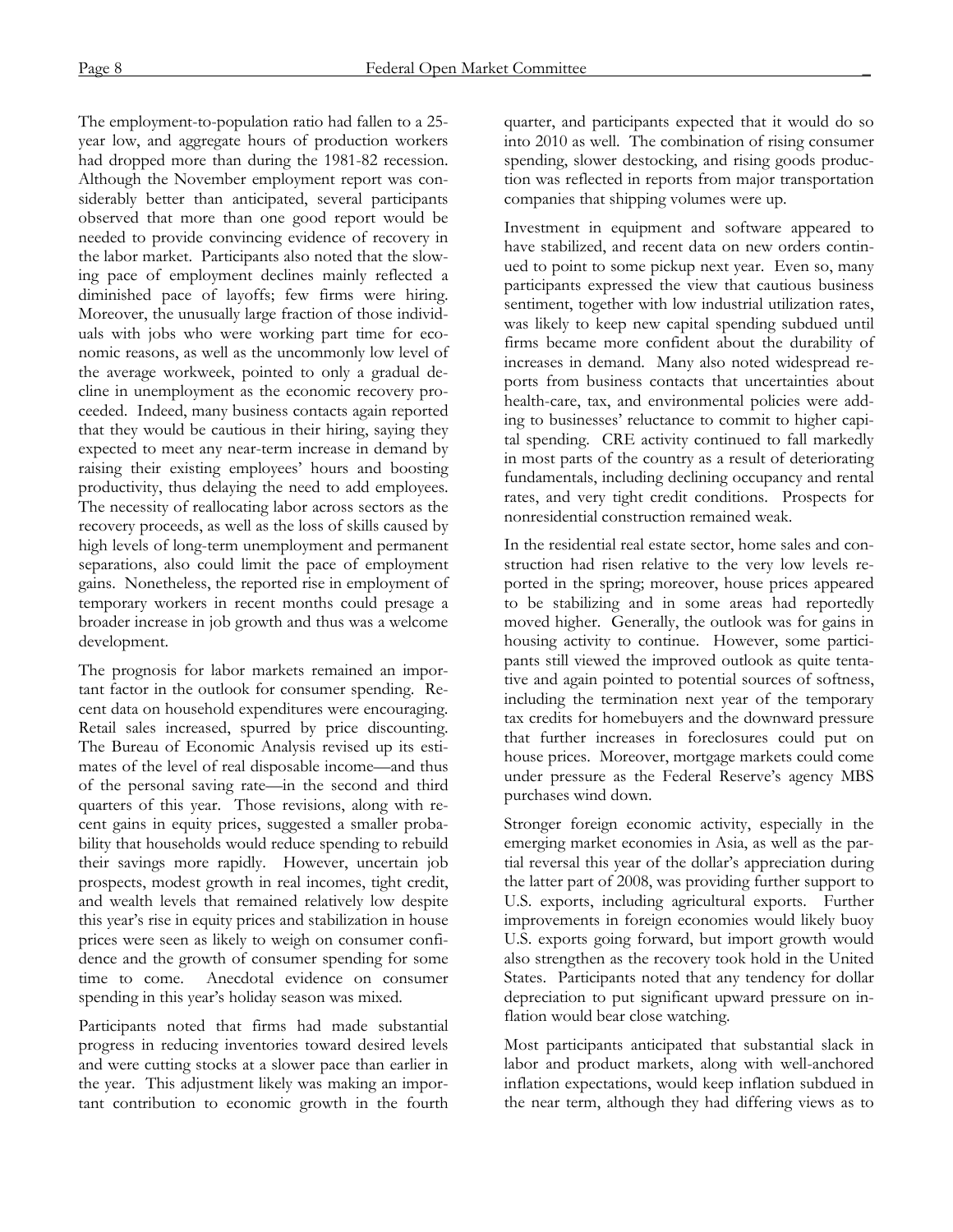the relative importance of those two factors. The decelerations in wages and unit labor costs this year, and the accompanying deceleration in marginal costs, were cited as factors putting downward pressure on inflation. Moreover, anecdotal evidence suggested that most firms had little ability to raise their prices in the current economic environment. Some participants noted, however, that rising prices of oil and other commodities, along with increases in import prices, could boost inflation pressures going forward. Overall, many participants viewed the risks to their inflation outlooks as being roughly balanced. Some saw inflation risks as tilted to the downside, reflecting the quite elevated level of economic slack and the possibility that inflation expectations could begin to decline in response to the low level of actual inflation. But others felt that inflation risks were tilted to the upside, particularly in the medium term, because of the possibility that inflation expectations could rise as a result of the public's concerns about extraordinary monetary policy stimulus and large federal budget deficits. Moreover, a few participants noted that banks might seek, as the economy improves, to reduce their excess reserves quickly and substantially by purchasing securities or by easing credit standards and expanding their lending. A rapid shift, if not offset by Federal Reserve actions, could give excessive impetus to spending and potentially result in expected and actual inflation higher than would be consistent with price stability. To keep inflation expectations anchored, all participants agreed that monetary policy would need to be responsive to any significant improvement or worsening in the economic outlook and that the Federal Reserve would need to continue to clearly communicate its ability and intent to begin withdrawing monetary policy accommodation at the appropriate time and pace.

In the Committee's discussion of monetary policy for the period ahead, all members agreed that no changes to the Committee's large-scale asset purchase programs, or to its target range for the federal funds rate, were warranted at this meeting, inasmuch as the economic outlook had changed little since the November meeting. Accordingly, the Committee affirmed its intention to purchase \$1.25 trillion of agency MBS and about \$175 billion of agency debt by the end of the first quarter of 2010 and to gradually slow the pace of these purchases to promote a smooth transition in markets. The Committee emphasized that it would continue to evaluate the timing and overall amounts of its purchases of securities in light of the evolving economic outlook and conditions in financial markets. A few mem-

bers noted that resource slack was expected to diminish only slowly and observed that it might become desirable at some point in the future to provide more policy stimulus by expanding the planned scale of the Committee's large-scale asset purchases and continuing them beyond the first quarter, especially if the outlook for economic growth were to weaken or if mortgage market functioning were to deteriorate. One member thought that the improvement in financial market conditions and the economic outlook suggested that the quantity of planned asset purchases could be scaled back, and that it might become appropriate to begin reducing the Federal Reserve's holdings of longer-term assets if the recovery gains strength over time. The Committee maintained the federal funds target range at  $0$  to  $\frac{1}{4}$  percent and, based on the outlook for a slow economic recovery, decided to reiterate its anticipation that economic conditions, including low levels of resource utilization, subdued inflation trends, and stable inflation expectations, were likely to warrant exceptionally low rates for an extended period. Although members generally saw little risk that maintaining very low short-term interest rates could raise inflation expectations or create instability in asset markets, they noted that it was important to remain alert to these risks. All agreed that the path of short-term rates going forward would depend on the evolution of the economic outlook.

Committee members and Board members agreed that there had been substantial improvements in the functioning of financial markets; accordingly they agreed that the statement to be released following the meeting should indicate an anticipation that most of the Federal Reserve's special liquidity facilities will expire on February 1, 2010; these facilities include the Asset-Backed Commercial Paper Money Market Mutual Fund Liquidity Facility, the Commercial Paper Funding Facility, the Primary Dealer Credit Facility, and the Term Securities Lending Facility. Committee members also agreed to announce that the Federal Reserve will be working with its central bank counterparties to close its temporary liquidity swap arrangements by February 1. In addition, the statement would announce an expectation that amounts provided under the Term Auction Facility will continue to be scaled back in early 2010, and that the anticipated expiration dates for the Term Asset-Backed Securities Loan Facility remained June 30, 2010, for loans backed by new-issue CMBS, and March 31, 2010, for loans backed by all other types of collateral. Members emphasized that they were prepared to modify these plans if necessary to support financial stability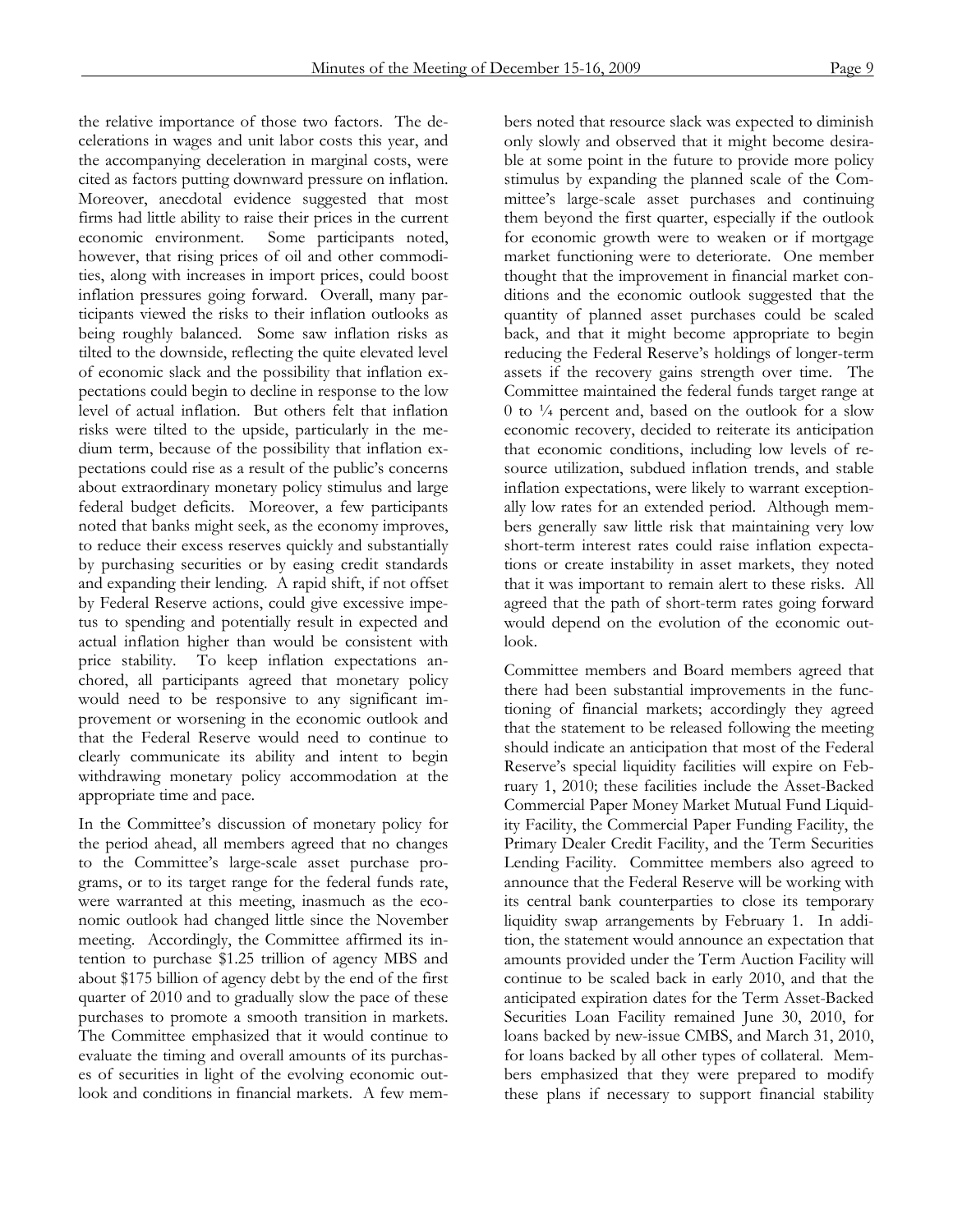and economic growth. In that context, several members noted that the TALF was still providing important support for securitization markets, particularly the CMBS market, and that improvements in the functioning of securitization markets were lagging behind those in other financial markets.

At the conclusion of the discussion, the Committee voted to authorize and direct the Federal Reserve Bank of New York, until it was instructed otherwise, to execute transactions in the System Account in accordance with the following domestic policy directive:

"The Federal Open Market Committee seeks monetary and financial conditions that will foster price stability and promote sustainable growth in output. To further its long-run objectives, the Committee seeks conditions in reserve markets consistent with federal funds trading in a range from 0 to  $\frac{1}{4}$  percent. The Committee directs the Desk to purchase agency debt and agency MBS during the intermeeting period with the aim of providing support to private credit markets and economic activity. The timing and pace of these purchases should depend on conditions in the markets for such securities and on a broader assessment of private credit market conditions. The Desk is expected to execute purchases of about \$175 billion in housingrelated agency debt and about \$1.25 trillion of agency MBS by the end of the first quarter of 2010. The Desk is expected to gradually slow the pace of these purchases as they near completion. The Committee anticipates that outright purchases of securities will cause the size of the Federal Reserve's balance sheet to expand significantly in coming months. The System Open Market Account Manager and the Secretary will keep the Committee informed of ongoing developments regarding the System's balance sheet that could affect the attainment over time of the Committee's objectives of maximum employment and price stability."

The vote encompassed approval of the statement below to be released at 2:15 p.m.:

"Information received since the Federal Open Market Committee met in November suggests that economic activity has continued to pick up and that the deterioration in the labor market is abating. The housing

sector has shown some signs of improvement over recent months. Household spending appears to be expanding at a moderate rate, though it remains constrained by a weak labor market, modest income growth, lower housing wealth, and tight credit. Businesses are still cutting back on fixed investment, though at a slower pace, and remain reluctant to add to payrolls; they continue to make progress in bringing inventory stocks into better alignment with sales. Financial market conditions have become more supportive of economic growth. Although economic activity is likely to remain weak for a time, the Committee anticipates that policy actions to stabilize financial markets and institutions, fiscal and monetary stimulus, and market forces will contribute to a strengthening of economic growth and a gradual return to higher levels of resource utilization in a context of price stability.

With substantial resource slack likely to continue to dampen cost pressures and with longer-term inflation expectations stable, the Committee expects that inflation will remain subdued for some time.

The Committee will maintain the target range for the federal funds rate at 0 to  $\frac{1}{4}$ percent and continues to anticipate that economic conditions, including low rates of resource utilization, subdued inflation trends, and stable inflation expectations, are likely to warrant exceptionally low levels of the federal funds rate for an extended period. To provide support to mortgage lending and housing markets and to improve overall conditions in private credit markets, the Federal Reserve is in the process of purchasing \$1.25 trillion of agency mortgage-backed securities and about \$175 billion of agency debt. In order to promote a smooth transition in markets, the Committee is gradually slowing the pace of these purchases, and it anticipates that these transactions will be executed by the end of the first quarter of 2010. The Committee will continue to evaluate the timing and overall amounts of its purchases of securities in light of the evolving economic outlook and conditions in financial markets.